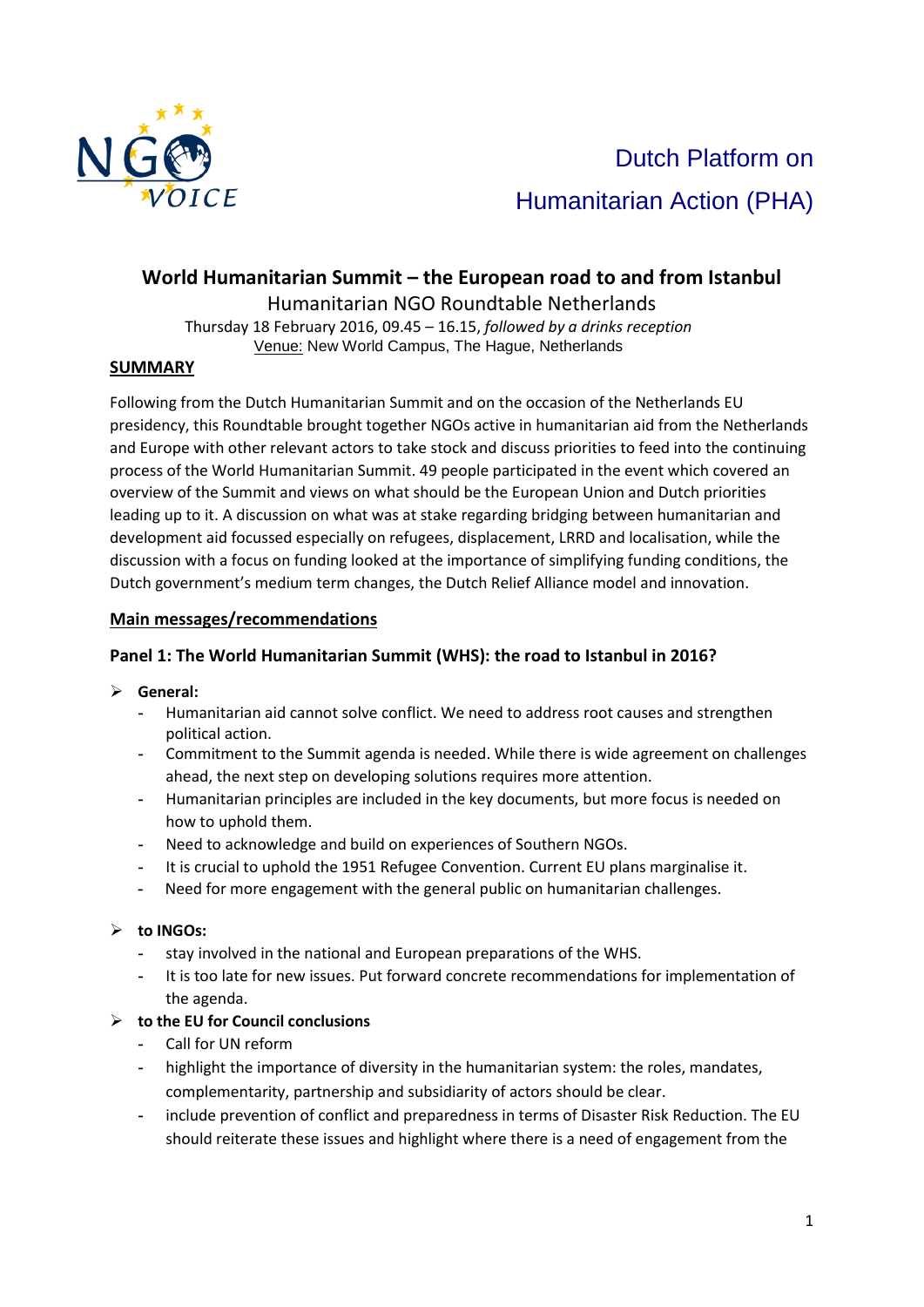development side to solicit their contributions to bridge the humanitarian - development divide.

- **-** reflection on the scope of humanitarian aid could be useful given humanitarians broadening range of activities and resource constraints (e.g. education in emergencies).
- **-** In term of efficiency, there is a need for simplification and harmonisation of donor conditions. The current rules for implementing partners would be a considerable obstacle to any EU attempts to increase cooperation with local actors.

# **Panel 2: Bridging between humanitarian and development aid**

# **To Dutch government:**

- **-** pay more attention to Core Humanitarian Standards.
- **-** Learn from locals and LRRD becomes intuitive. Crisis affected people do not make distinctions between humanitarian and development, they continue their lives during war (e.g. they expect education). Humanitarians (headquarters and institutions) make the distinction in conflict but locals tend not to.

# **General**

- **-** More predictable and long-term funding for both international and local NGOs is needed with an eye on the unprecedented scale of humanitarian suffering worldwide
- **-** Fundamental changes of the system seem necessary, but be careful to not destroy what has been achieved with the system.
- **-** Do not undermine ODA spending by using it for reception of refugees in OECD-DAC countries. This means less is available to address needs of vulnerable people who remain in crisis-affected areas.
- **-** Grant-making and implementation of humanitarian assistance should not be done by the same organization

# **Panel 3: A focus on funding**

- **-** All relevant actors are needed to address rising humanitarian need, not only UN and INGOs. Relevant stakeholders (e.g. private sector, academia) can be included, especially for innovation, in a partnership approach
- **-** Hope that the WHS is bringing a momentum to get humanity on the top of the international community's agenda to be able to address fundamental issues, but concerns about lack of clarity around the Summit.
- **-** With humanitarian needs and funding growing, aid is still costing more per unit: longer-term, flexible, predictable funding is needed
- **-** For humanitarian efficiency **trust and partnership are required:** reduce bureaucracy, simplify rules, work towards real accountability of humanitarian system (especially in the UN system.
- **-** In the Netherlands there are interesting examples of humanitarian cooperation and innovation such as the Dutch Relief Alliance (DRA), which can be shared with others as a practical example of what can work.

VOICE *(Voluntary Organisations in Cooperation in Emergencies*) is a network representing 84 European NGOs active in humanitarian aid worldwide. VOICE is the main NGO interlocutor with the EU on emergency aid, relief, rehabilitation and disaster risk reduction. It represents and promotes the values and specific features of humanitarian NGOs.



*This event is supported by the European Commission through its Humanitarian Aid department.*

 $\overline{\phantom{a}}$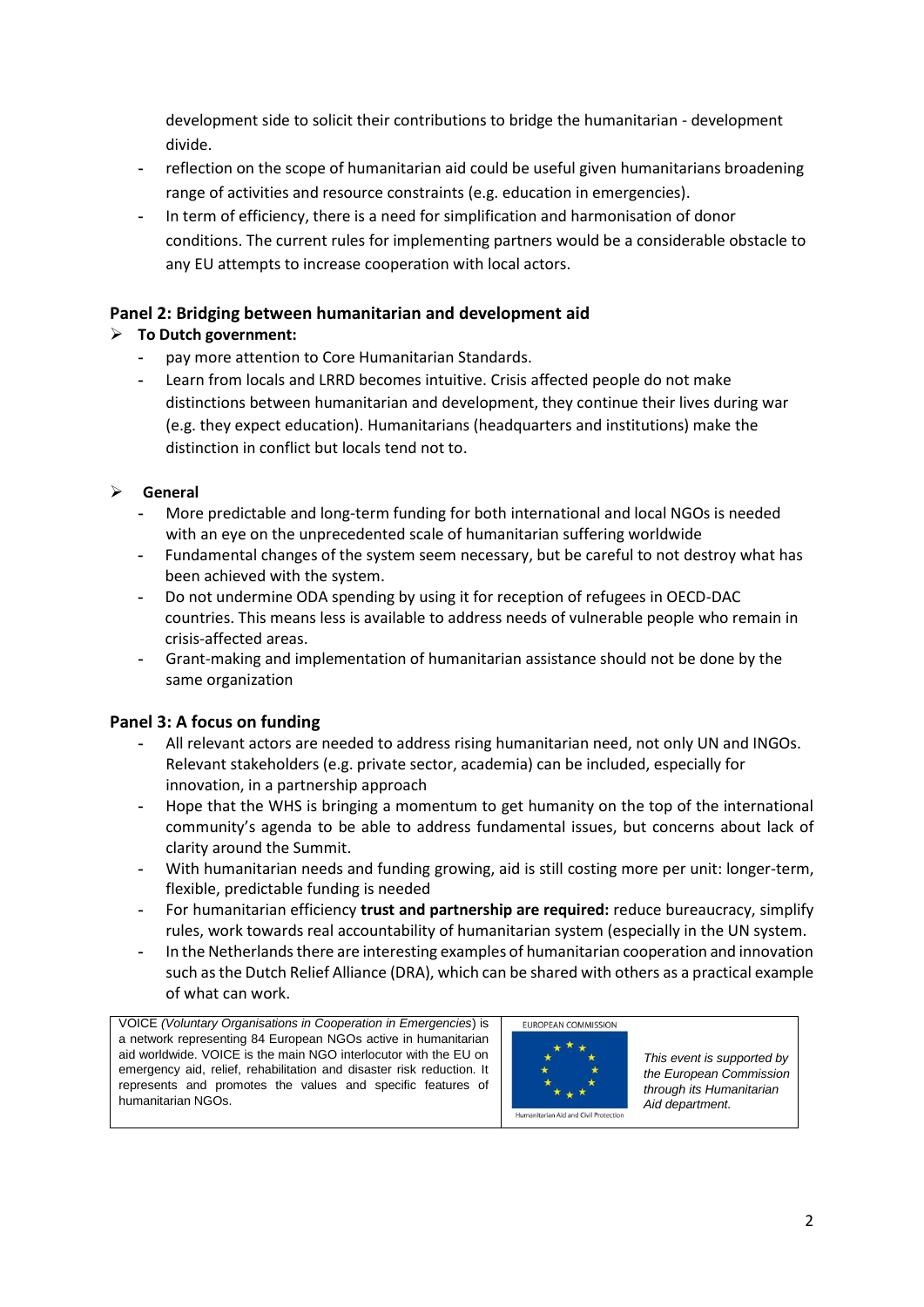# **Annex 1: MINUTES**, compiled from notes from CORDAID and VOICE secretariat**.**

### **1. Welcome**

### *By Annelies Claessens, Humanitarian Director Cordaid, and Nicolas Borsinger, President VOICE*

### **2. The World Humanitarian Summit (WHS): the road to Istanbul in 2016?**

Chair: Jean-Michel Grand, Action against Hunger, VOICE Board

### **The EU Presidency perspective: Rene van Nes, MFA Netherlands – Special Envoy for WHS**

The Dutch government is supportive of the Secretary General's report. There is a need for a new way of working, and many challenges ahead to achieve this. This requires strong political leadership. Netherlands is committed to actively reaching out to other (European) countries to go to the summit with a strong vision.

### **Dutch priorities:**

- **1) Rethink humanitarian financing (referring to high-level report on humanitarian financing)**
	- o Working towards a more effective humanitarian system.
	- o Outlines Grand Bargain Sherpa meetings (incl next in Amsterdam 29 February).
- **2) Innovation** 
	- o Same solutions to problems does not work: more innovation is needed.
	- o E.g. Global Alliance Humanitarian Innovation (Dutch initiative which will be launched in Istanbul): to harness the digital revolution, to respond faster to crises.
- **3) Protection of the most vulnerable**
	- o Women & Girls are key actors for change.
	- o Focus: how to make this happen?

The practical outcomes to the Summit that could be hoped for: safeguarding IHL, finding better answers to current global displacement crisis and funding reform.

Other priorities underlined by EU member states: IHL, Education in emergencies, stronger linkages between humanitarian and development, and concerns about pressures on ODA in budgets.

How to achieve a common European position? The Netherlands Presidency is working towards council conclusions (conclusions adopted by EU council of ministers). The process has just started, and outcomes can be expected in early May. These may also include comments on more predictable financing, increased funding to local actors while respecting humanitarian principles and accountability.

Mr. Van Nes underlined to NGOs that the Dutch priorities and agenda were set, but that they can contribute with specific and practical proposals for achievements of objectives.

### **The Commission perspective: Dominique Albert, DG ECHO**

Ms. Albert outlined the European Commission (DG ECHO)'s focus for the Summit and hopes that the Summit would be a real driver for implementation of IHL, real humanitarian reform and LRRD.

The **2 priorities of the Commission** (as seen in the Commission Communication) 'Towards the World Humanitarian Summit: A global partnership for principled and effective humanitarian action'**:**

### **1. Principled humanitarian action**

- o Humanitarian principles/values are key and must be reinforced.
- $\circ$  Ensuring access to people in need, and specifically develop more EU advocacy on this.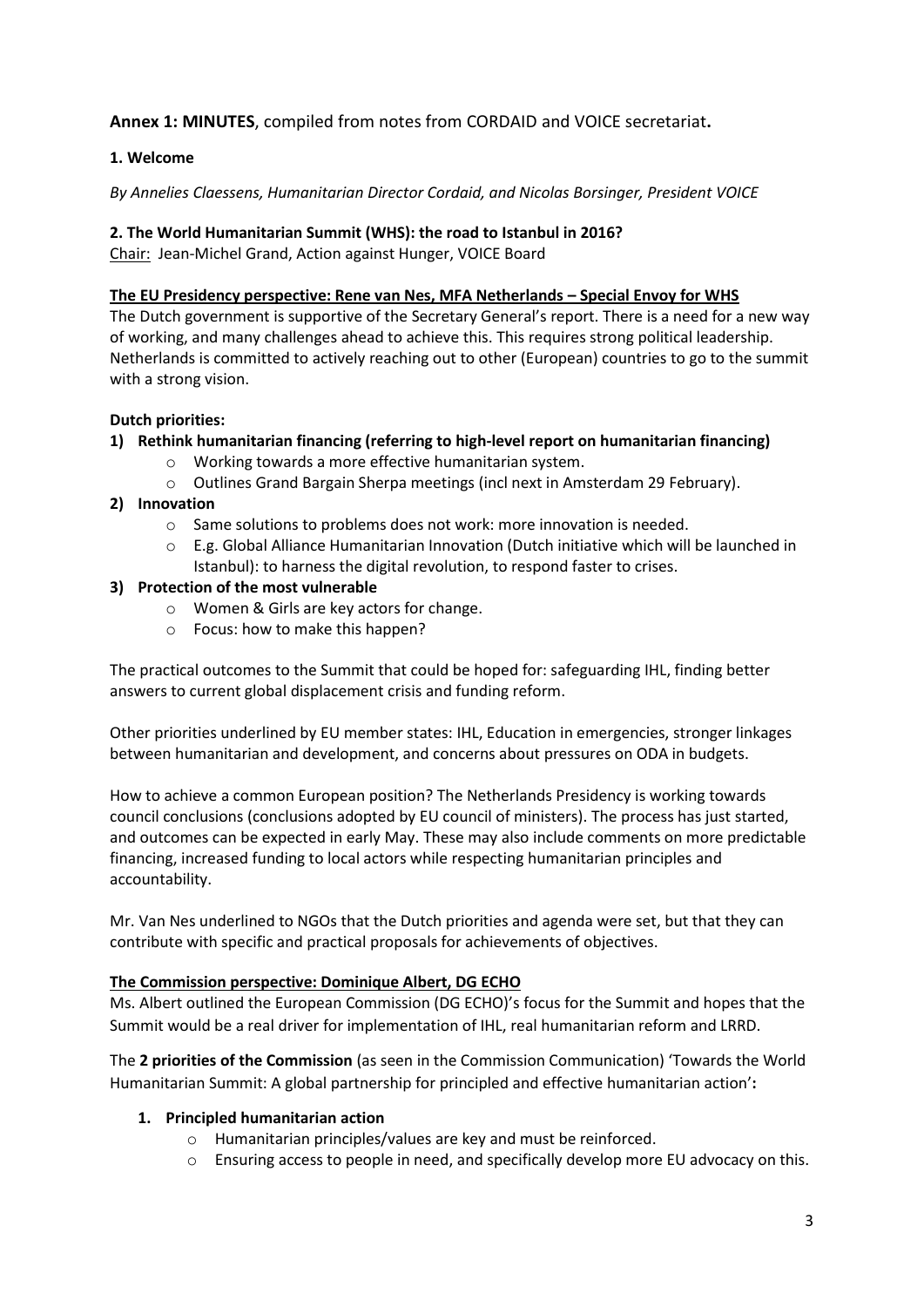$\circ$  Put protection at the heart of action. This might require cooperation with human right organisations and a new approach will be outlined before the Summit.

## **2. Effective responses**

- $\circ$  Business as usual is not an option; ECHO would like to move towards result-based aid.
- o Searching for ways to improve humanitarian efficiency
- $\circ$  Pool resources. Build outreach to new sources of funding and the linkage with the development community.
- o More transparent humanitarian action (e.g. humanitarian financing). How? Needs assessment and transparency: e.g. tracking financial flow/

The Commission sees these practical issues coming up: The need to speed-up preparation of the Summit. The need to translate the Secretary General's report into practice. Work further on doing development during forced displacement crises. The need to reach out to other countries not yet that involved in the Summit process.

Ms. Albert noted that for ECHO, the WHS is not an end in itself. A monitoring mechanism established that can shape concrete recommendations for the follow up required. She noted too that more capacity development for local actors might be something achievable at EU level.

### **The Dutch NGO perspective: Ton Huijzer, representative of Dutch Humanitarian Summit**

Mr Huijzer explained the process that had led to the Dutch Humanitarian Summit and the main issues that were raised there. The five preparatory themes for the summit were: 1) roles of UN, 2) local and international actors, 3), humanitarian and development, 4) urban refugees, 5) innovation. Gender was a cross cutting issue. In the end 9 recommendations were fed into the WHS process from Dutch humanitarian stakeholders.

The main issues he noted that were raised at the Geneva global consultation:

- o Strong call for localisation
- o Bridging humanitarian/development divide
- o Rethink humanitarian financing
- o New Refugee Deal (fear that politicians want to change the refugee convention).

Mr Huijzer noted that the Summit consultation process had been very interesting. While the big meeting in Geneva was not interactive, Southern NGOs had managed to be very vocal and were well represented in panels. Despite efforts to build a strong unified NGO voice, local and international NGOs could not agree on fundamental issues.

He was encouraged that the synthesis report and subsequent UN reports had focussed more on people and dignity than effectiveness but notes that the SG's report goes far beyond the humanitarian sector. But he was concerned that this will not lead anywhere, especially in the areas of conflict and breaches of IHL (e.g.; attack on MSF medical facility in Kunduz). He set NGOs a challenge: with global norms eroding so fast 'at home' (e.g.; the refugee convention) how were they to achieve something credible on upholding global norms at the Summit.

#### **The INGOs perspective: Kathrin Schick, VOICE Director**

Ms. Schick outlined VOICE's formal role in the WHS preparation process and work with ICVA and InterAction to ensure recognition of NGOs' added value and as main implementers in the field. The networks had also pushed strongly on the issue of the humanitarian principles, which for VOICE at EU level meant the EU Consensus on Humanitarian aid.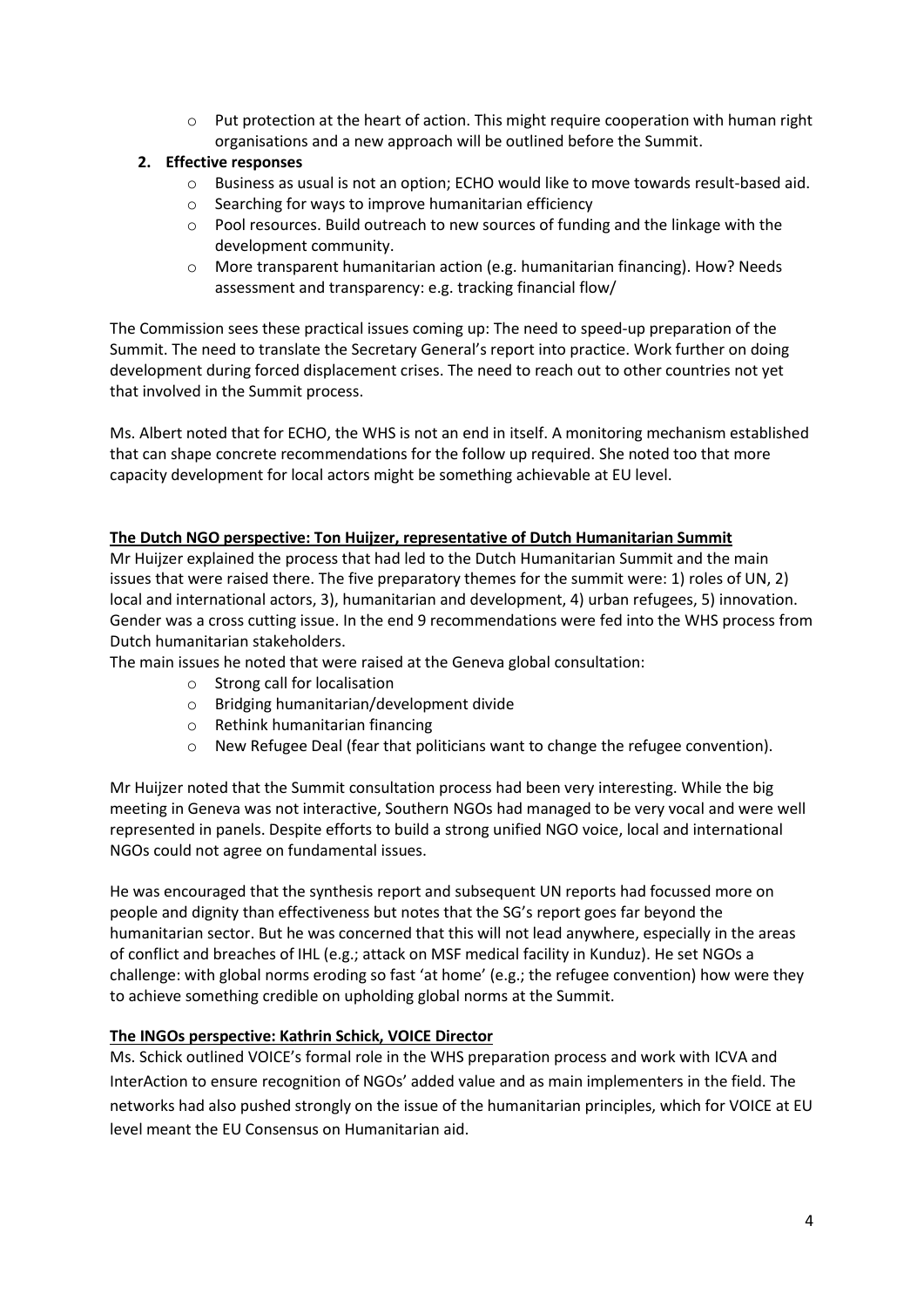Ms. Schick then commented on the main achievements, strengths and weaknesses in the consultation process and the Secretary General's report. She noted that the global vision provided by the Secretary General's report and the HLP report on humanitarian financing are complementary but that Member States/donors appear more interested in the financing report. Gender, protection, and prevention are among important issues that were addressed in the report.

- o **Conflict:** thanks to one and a half years of collective work between NGOs the issues related conflicts and humanitarian assistance are included in the reports. Even if concrete solutions are missing at least conflict is on the table for discussion.
- o **Humanitarian Principles** are part of all discussions. However, the implementation of those principles is not included and should be given attention by the committed states and donors. This issue should be addressed in the EU Council conclusions. This is a long term process to develop a shared understanding of the principles.
- o **UN reform:** This has been pushed by NGOs and EU member states but is not included on the agenda for the Summit, except a suggestion that might mean abandoning the clusters (which work well). The minimum would be to continue with the roll out of the Transformative agenda.
- o **Bridging the Humanitarian and Development divide**: This issue is moving forward at EU level in relation to challenges presented by protracted crises and forced displacement. There is more trust and understanding between the different actors after lengthy discussions and after the Summit we can expect further progress. At EU level implementation may be hampered by the existing lifespan of funding instruments (until 2020).
- o **NGOs, Localisation and civil society space:** The localisation debate has moved from: *all power to local actors* to *the first respondents have to be supported whoever is the best suited.* The question of complementarity of actors is missing from the strong lobby for local actors' role; this shouldn't be an either/or question. VOICE sees among its membership the complexity of the issue and the heterogeneity of NGOs' views and ways of working. Capacity –building to work towards local actors being the best responders is still required. NGOs provide 80% of humanitarian aid but are not mentioned in the report. A lack of recognition for those who are risking their life is a shame. In the context of shrinking civil society space, it is important for the whole civil society to stand together to not lose out. This needs to be managed at the WHS.
- o **Counter-terrorism:** dealing with the difficulties to deliver humanitarian assistance arising from counter-terrorism policies and measures will be crucial for supporting local actors too.

Ms. Schick concluded with recommendations to the EU and Council Presidency for Council conclusions:

- **-** Call for **UN reform**
- **-** highlight the importance of **diversity** in the humanitarian system: the roles, mandates, complementarity, partnership and subsidiarity of actors should be clear.
- **-** include **prevention** of conflict and preparedness in terms of Disaster Risk Reduction. The EU should reiterate these issues and highlight where there is a need of engagement from the development side to solicit their contributions to bridge the humanitarian - development divide.
- **-** reflection on the **scope of humanitarian aid** could be useful given humanitarians broadening range of activities and resource constraints (e.g. education in emergencies).
- **-** In term of efficiency, there is a need for **simplification** and harmonisation of donor conditions. The current rules for implementing partners would be a considerable obstacle to any EU attempts to increase cooperation with local actors.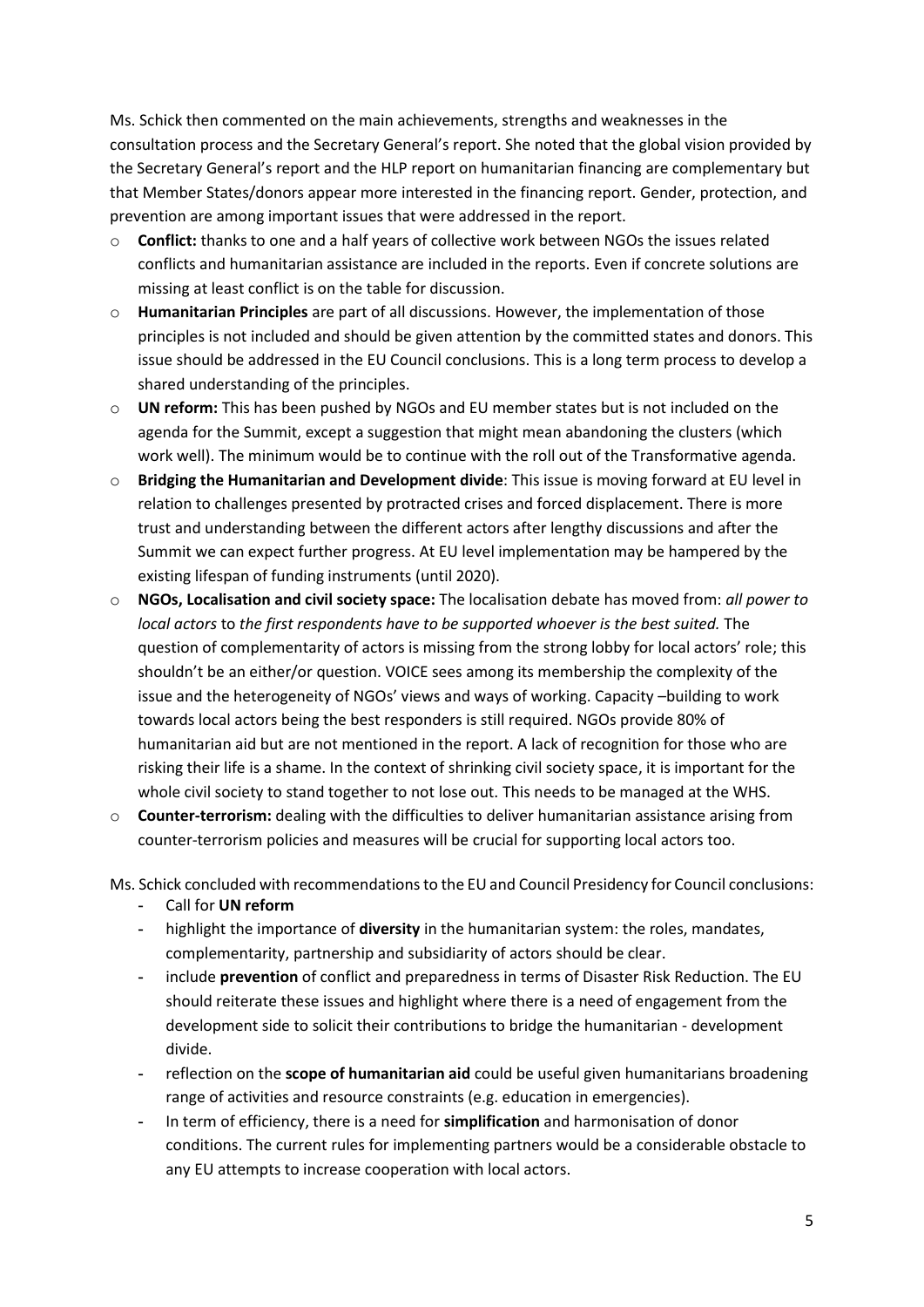- **-** Concerns were raised:
	- o about the localisation agenda and global counter-terrorism initiatives (eg FATF) pulling in opposite directions,
	- $\circ$  that the discussion about global displacement at the Summit would be driven by an 'EU' centric agenda.
	- o that the drive in the SG's report for 'collective outcomes' was synonymous with the 'comprehensive approach' seen at EU level, the 'integrated approach' at UN level and the '3Ds's approach at Netherlands level. Was this just another way of blurring humanitarianism?
	- o that 'commitments' made at the UN would not be binding enough.
- **-** What could be expected in terms of UN reform? Eg. Leadership changes, improvement of clusters, implementation of the Principles of Partnership (PoPs), donors' holding the UN to similar levels of scrutiny and accountability as NGOs, the multiple roles of the UN as humanitarian, political and military actor.

**---------------------------------------------------------------------------------------------------------------------------**

### **3. Bridging between humanitarian and development aid**

## *Chair: Marek Stys, People in Need, VOICE Board*

Mr. Stys introduced the session, underlining that the current scale of global displacement and pressures on humanitarian financing were leading to interesting dynamics between the humanitarian and development sectors in an attempt to explore and use bridges between the two sectors better. Where 4/5 of humanitarian assistance was going to protracted crises there was ample scope for exploring news ways of working. The SG report and the HLP report on Humanitarian Financing both call for more common approaches.

### **Arco van Wessels, ZOA**

Mr. van Wessels commented on donors' reactions to the current scale of displacement, its arrival on Europe's doorstep and its impact on ways of working together in the development and humanitarian sectors:

- Increase in funds: Donors are experimenting and increasing ODA in some cases (e.g. Dutch foreign ministry support of Dutch Relief Alliance). Nonetheless gap between UN appeals and funding grows.
- But, decreasing ODA spending to countries of origin: Dutch budget 0.56%. Some concerns about the orientation of the ODA that is being spent in countries of origin – is it now for migration control? There is too little advocacy and political debate about this.
- More ODA spending is going to destination/receiving countries (close to 1 billion).

He spoke about the different mandates organisations have, and how these can facilitate or not collaboration between different aid organisations, including across the development and humanitarian spectrum. An example was the closer collaboration through the Dutch Relief Alliance. The easiest way to cooperate was when organisations had mandates that were closely aligned but worked in different sectors. He noted the similarities with the localisation debate: in the end funds should go to the best responder to address the needs.

### **Thea Hilhorst, International Institute of Social Studies (ISS)**

On Linking relief, rehabilitation and development (LRRD), she noted that while there is renewed attention to this issue at policy level, the field never stopped. She noted that it goes in and out of fashion and has been linked to 'resilience', the 'contiguum' or now working on 'protracted crises' and

### **Q&A**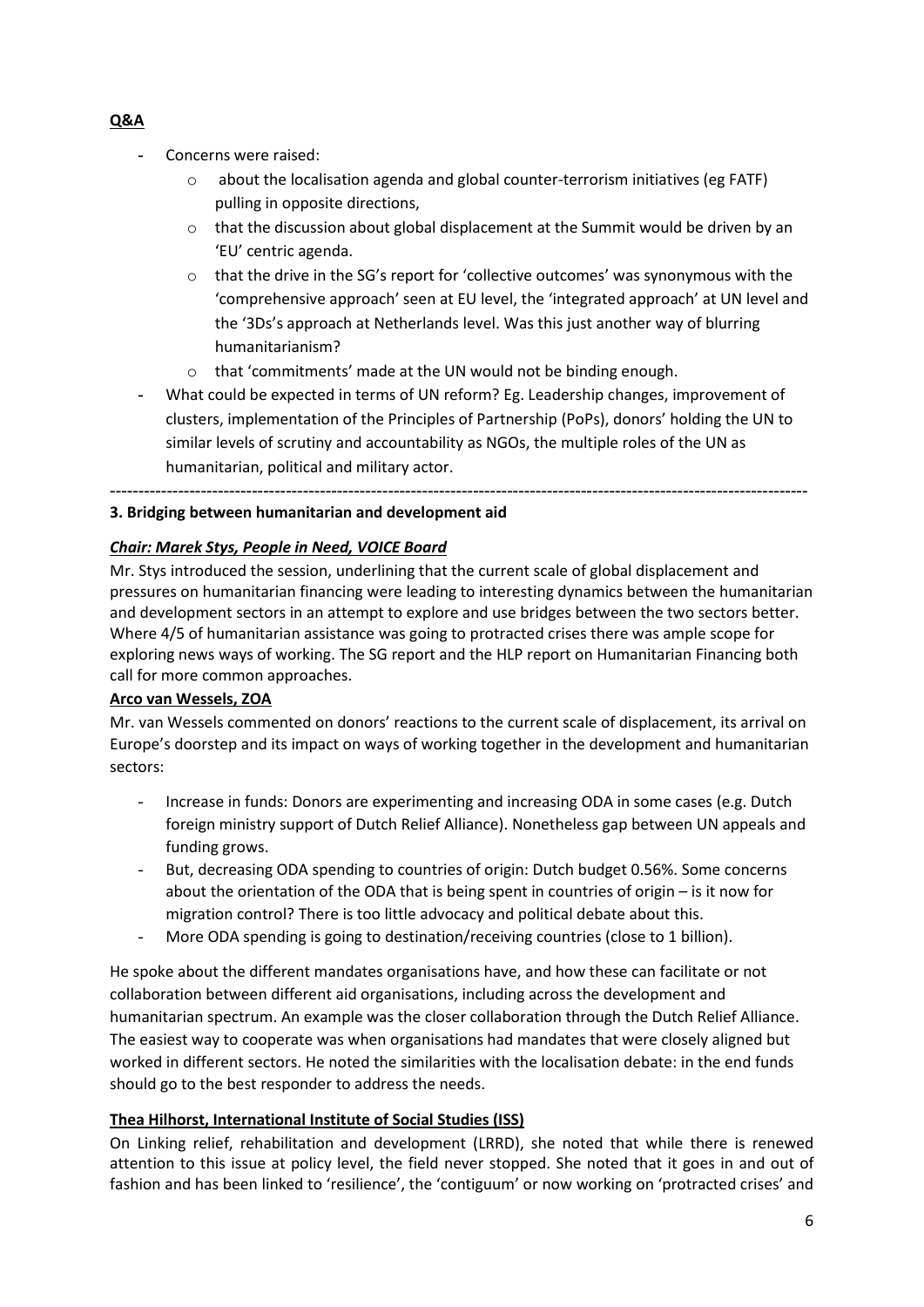'bridging'. She cited examples of long-ongoing experiments and pilots looking at e.g. cash, or the relations between refugees and host communities.

LRRD is not about sequential steps but about how to organise relief and ensure it links to development processes and solutions in the first phase of response, such as paying attention to who is doing what (community involvement) and when. It is closely linked to (social) accountability which goes beyond development to peacebuilding and justice building institutions and different understandings of security and human security. As a consequence, in her view, a challenge to effective LRRD that lies ahead, includes accommodating that, due to humanitarian principles, humanitarian actors cannot be involved in politics. Yet she noted growing humanitarian diplomacy which is done in the framework of IHL and humanitarian principles, demonstrating that there are ways for humanitarians to work with politics.

Recommendations to Dutch government:

- pay more attention to Core Humanitarian Standards, this will help with delivering on LRRD
- LRRD is an intuitive thing. People continue their lives and expectations during war (e.g. education). Humanitarians and donors (headquarters/institutions) make distinctions in conflict, locals don't.

## **Nienke Smidtman, Oxfam Novib**

Ms. Smidtman spoke about longer-term displacement and the localisation agenda.

- What?
	- o Long-term and forced displacement is rising and becoming more protracted.
	- o The humanitarian system is overstretched and strong arguments for looking at humanitarian and development differently.
	- o Bridging or LRRD is important and urgent. Its about making effective use of resources.
- But**:**
	- $\circ$  There are different focuses from a development and humanitarian perspective about how to target populations or aid provision.
	- o Humanitarian principles and aid is a life-saving activity and nothing more.
	- o Political will is necessary, it is the cause that keeps people in forced migration.
	- o How do we include development considerations in relief?
	- $\circ$  Examples from Uganda show that taking care of the needs of host communities is essential to a development approach to supporting refugees.
	- o Project-based, short-term funding is hampering LRRD
- **-** What do NGOs need from donors to have an LRRD approach to displacement?
	- o more predicable funding.

*On Localisation of humanitarian aid:*

- $\circ$  Local actors are first responders and remain often doing development before and after.
- $\circ$  they need sufficient capacity and to have the space, mandate, voice and to be part of the systems.
- $\circ$  Ideally INGOs should complement local actors. There has been too much emphasis in the debate on one taking over from another. With the money and the power comes responsibility and the aid must aim to be sufficient, timely and predictable.

### **Marco Rotelli, INTERSOS, VOICE Board Member**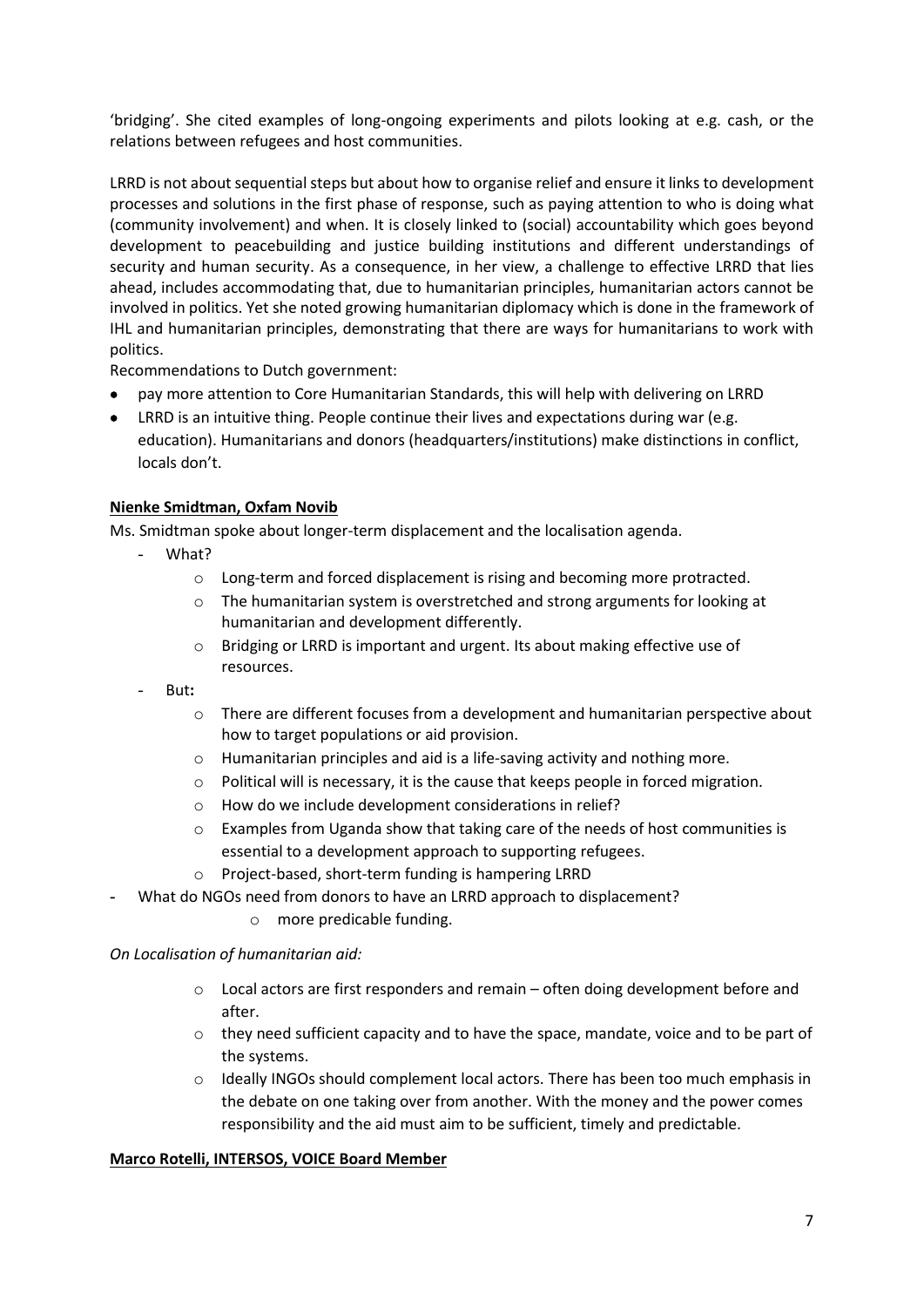Mr. Rotelli explained that there is a unique opportunity for Italy as a donor at the moment having just created a new humanitarian and development agency. He added further elements on LRRD to the discussion: Firstly, he pointed out that the 'continuum' is often missing in debate. In other words that development does not start after emergencies, but is there before emergencies. Development does not even pull out during emergencies. He gave the example of Somalia where italian agencies had long been present even without institutions/governmental actors, there are still developmental processes ongoing. Yet in Italy, humanitarian was under the responsibility of the foreign ministry while the rest was under the responsibility of the development agency. Trying to agree minimum criteria for eligibility of humanitarian funding was always challenging. Secondly, he also noted that from the perspective of the general public, there is little or no difference between a humanitarian and development mandate. It would be important to express this difference louder to contribute to a better understanding of humanitarian. Perceptions of different actors became even more blurred through the Afghanistan and Iraq military campaigns. Basic humanitarian concepts were questioned.

At EU level, he was concerned that new instruments that seek to bridge humanitarian and development, like the new EU trust funds, were in fact in need of further scrutiny to ensure that humanitarian aid and concepts could be protected.

Longer-term he noted that LRRD as a topic it is prominent in policy discussion but that institutional barriers (funding, multi/single year contracting etc) and cultural barriers (humanitarian/development) remain. There is always the risk from a humanitarian perspective that development activities become politicized. Cultural factors within organisations need to be factored in too: on a practical level, humanitarian workers are not necessarily the best at building partnerships and working on community development. Sometimes you need different staff for LRRD

He agreed with Ms. Hillhorst that often the LRRD happens from needs on the ground, rather than being a question of what organisations' mandates are.

### **Q&A**

- **-** The usefulness of LRRD and resilience concepts at EU level was highlighted as it had 'helped move beyond the idea of development taking over'. Resilience in particular created a common goal across institutional divides.
- **-** It was noted that preparedness and DRR are too often sidelined.

#### **Recommendations:**

- **To Dutch government:** 
	- **-** pay more attention to Core Humanitarian Standards.
	- **-** Learn from locals and LRRD becomes intuitive. Crisis affected people do not make distinctions between humanitarian and development, they continue their lives during war (e.g. they expect education). Humanitarians (headquarters and institutions) make the distinction in conflict but locals tend not to.

#### **General**

- **-** More and more predictable and long-term funding for both international and local NGOs is needed with an eye on the unprecedented scale of humanitarian suffering worldwide
- **-** Fundamental changes of the system seem necessary, but be careful to not destroy what has been achieved with the system.
- **-** Do not undermine ODA spending by using it for reception of refugees in OECD-DAC countries. This means less is available to address needs of vulnerable people who remain in crisis-affected areas.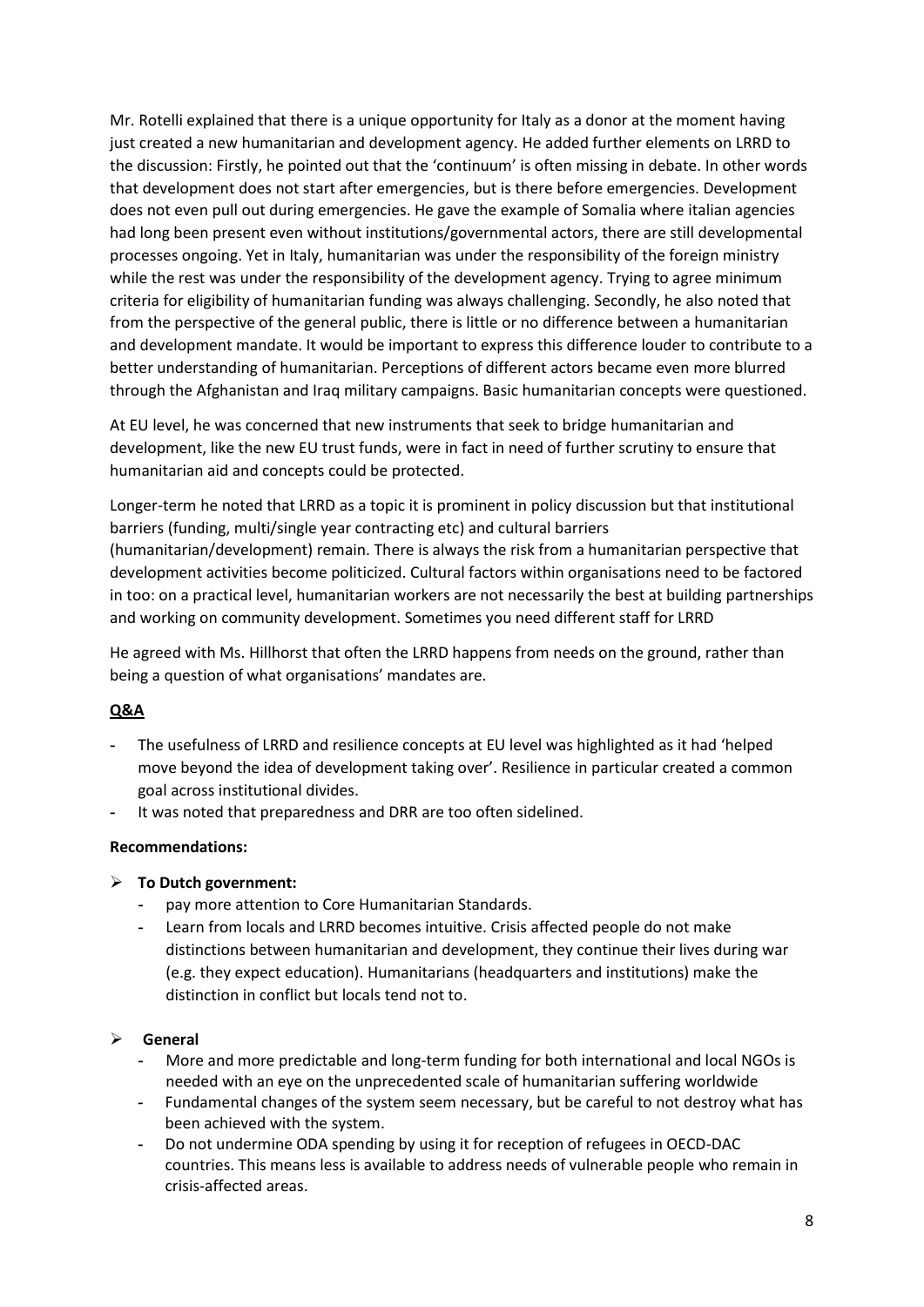**-** Grant-making and implementation of humanitarian assistance should not be done by the same organization

**-----------------------------------------------------------------------------------------------------------------**

### **4. A focus on funding**

*Chair: Magali Mourlon, VOICE Programme Manager* 

### **Christine Pirenne, MFA Netherlands**

Ms. Pirenne highlighted some of the outcomes of a recent evaluation of Dutch humanitarian assistance covering 2009-2016.

Positive:

- Dutch government is flexible in providing funds: 60% of budget is not earmarked.
- Aid is principled.
- There is multi-year programming for the UN and bigger INGOs.
- Doing more via INGO channels, with new ways of collaboration (DRA= 12 NGOs) and multi-year allocations to Red Cross and MSF with shorter lighter procedures. This gives power to the implementers who know best where the needs are.

Critical:

- More oversight is needed on UN agencies' work: better use of embassies and field network.
- Need to respond and adapt more quickly to emergencies and change.
- There is a need to take humanitarian aid out of isolation. E.g: refugees displaced for 17 years, should be less about humanitarian aid and more focus on longer term development.

Recommendations:

 Make sure quality of aid and accountability. Accountability should be towards affected people as well as towards funders.

### **Florence Daunis, Handicap International (HI), VOICE Board member**

Ms. Daunis underlined that the view that the humanitarian system is not broken, but is broke is overly simple. However, from her perspective while the lack of funding is a problem other conditions are even more fundamental.

For instance, the ECHO budget is a crucial part of EU humanitarian funding, but the VOICE report on funding conditions shows key divergences in donor practices. The devil is often in the detail:

- Decisions: There is potential for faster decisions but this requires trust and good processes: she compared SIDA's 8-hour decision versus ECHO 1 month decisions. Donors can be too slow when urgent action is needed (e.g. after Haiti).
- Simplification of administrative conditions is more than audit: eg. humanitarian organisations have requirements placed on them to be financially audited 10 times more than private firms. Half of HI's finance team works on audit.
- Needs assessments: UN documents take two weeks to fill in, French government and SIDA accept letters of intent.
- Time and resources spent on filling in forms before humanitarian action can be approved or funded is disproportionate.
- Local actors: The burden in terms of these processes is even higher for local actors, e.g. In Syria in 2013 local organisations in Aleppo were new, but partnering with them with UN funds, or working in Damascus/government controlled areas, required unrealistic levels of documentation and registration.

### **Stan Klinkenberg, Save the Children**

Mr. Klinkenberg outlined the creation and assets of the Dutch Relief Alliance. NGOs started the Dutch Relief Alliance by preparing a joint humanitarian response programme for Southern Sudan to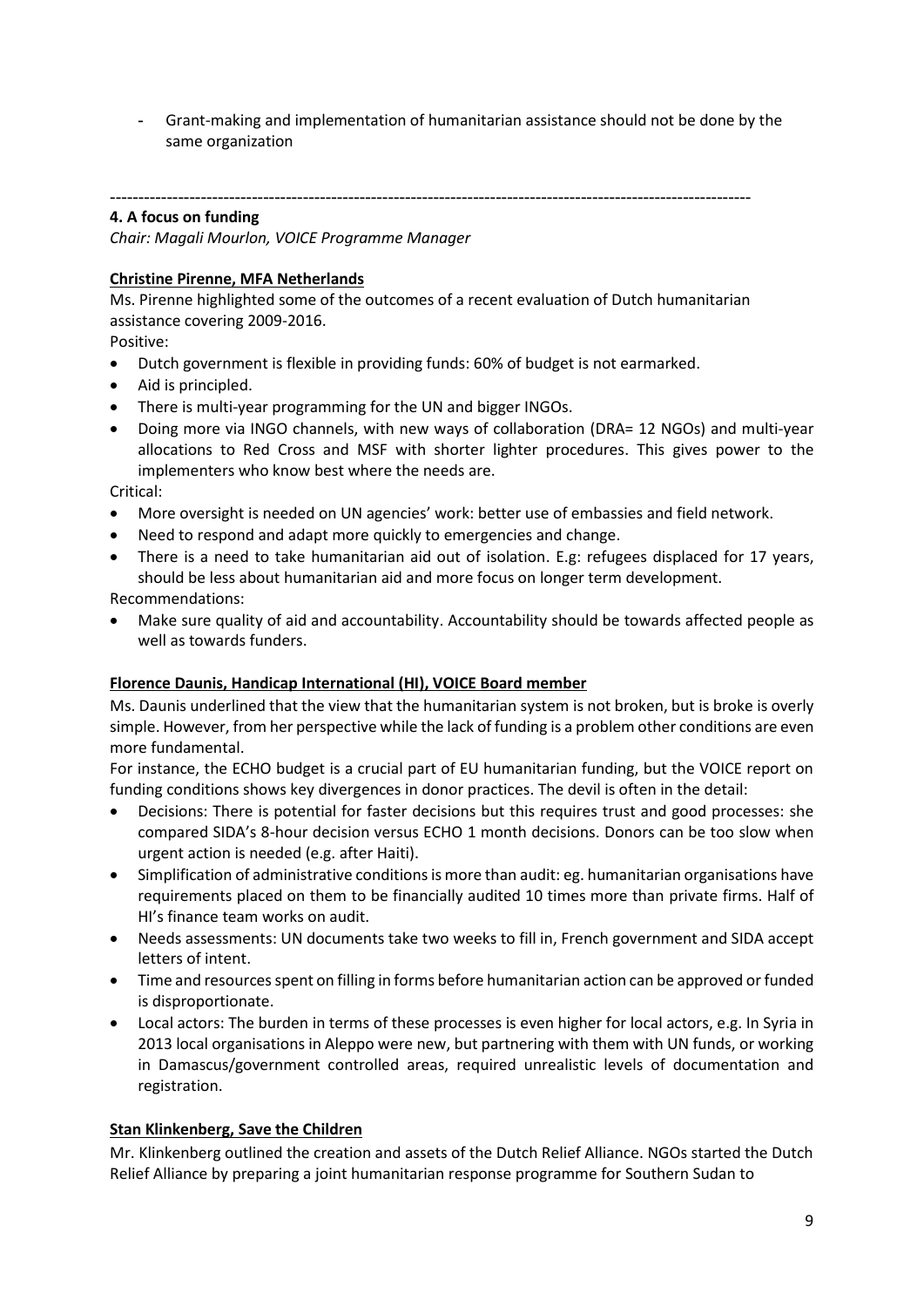complement development programmes and presenting it informally to the ministry, once it had learned the ministry did not have the capacity to deal with many smaller projects. Informal discussions built on what each side (NGOs and ministry) could manage. In the end, 12 NGOs were involved, and the ministry was happy enough with the model that it later requested the same model be applied for Iraq/Ebola and others.

The goal of the Dutch Relief Alliance (DRA) is more timely, efficient and effective aid, by working together, combining strengths and reducing competition. The criteria for the NGOs in DRA regard the UN, their FPAs with the EU and that NGOs take care of the administration. NGOs propose an annual plan of activities. The DRA is a partnership between the NGOs and the ministry. The experience is positive and is due a mid-term evaluation in May 2016.

## **Perry Heijne, CARE Nederland**

Mr. Heijne outlined a new Dutch Coalition on humanitarian innovation. The context for it is that the cost of humanitarian aid has tripled. Normally when sectors grow, cost per unit becomes cheaper, but this hasn't happened in humanitarian aid. Partly this is to do with a need for more innovation. For instance, technology can solve some problems, businesses have some expert staff... Inovation is about bringing these elements together in a good context-specific way. How to scale-up innovation? e.g. in a refugee camp.

The Dutch coalition started last year with three focus teams. Soon they will hold an acceleration session to see what next steps are in each of their focus areas. They plan to present the initiative in Istanbul. Local NGOs are involved, and the partnership includes business and universities. All actors can join and get access to information. The focus is on: i) making smart use of data (how to apply it to benefit of people in need). ii) People's ownership (building solutions that are accepted and wanted by people) and iii) logistics to meet requirements.

### **Q&A**

The discussion with the audience focused on the panel's reaction to the HLP report and on expectations for the WHS:

High-level panel (HLP) report on humanitarian financing: the report has had a positive impact on preparations for the WHS. There are three main approaches to filling the funding gap: looking at needs assessments, develop the emerging donor landscape and the Grand Bargain.

- **-** The Grand Bargain (GB): In addition to discussing the process to develop the Grand Bargain, amongst the 15 biggest agencies and donors, the panel and audience shared different perspectives on what it should achieve. It should find new and better ways for donors and implementers to work together. The bargain should involve simplification of donors' requirements in return for better evidence on costs and more results based reporting. The GB is also an opportunity for donors to change from 'more demand and control' to getting better insights about how money helps beneficiaries.
- **-** There were concerns that the Grand Bargain by focusing on the biggest agencies and donors and by involving so few implementing actors, (especially when seen in the context of the various WHS reports which increase the role of the UN while not mentioning the roles played by NGOs), will decrease equity and fairness in the system. Will it just end with bigger contracts and more money to the UN?
- **-** The DRA is a good example of a 'bargain' where everyone 'loses a little' but it actually results in an overall gain for everyone. Working together does not have to be a real sacrifice, but has to be